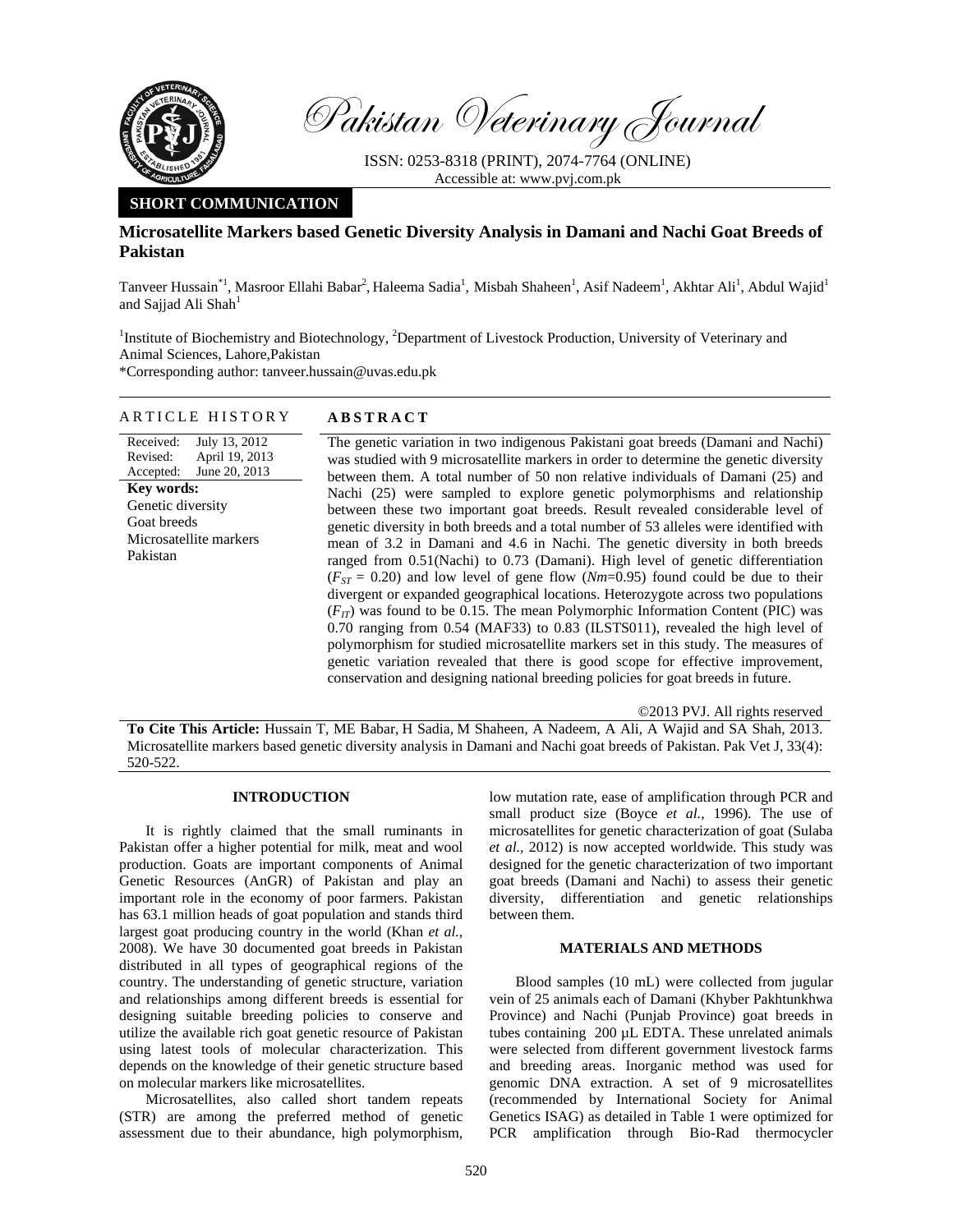following the standard method of PCR. The products were run on 12% non-denaturing polyacrylamide gel in 1X TAE buffer at 120 volts for 7 hours. The results of polyacrylamide gel electrophoresis were analyzed by the relative flow method. Statistical analysis for calculation of genetic variability measures such as observed number of alleles (*Na*) and expected number of alleles (*Ne*), observed heterozygosity (*Ho*) and expected heterozygosity (*He*), Shannon's index (*I*) were estimated using POPGENE version 1.31. The amount of inbreeding within population  $(F_{IS})$ , among population  $(F_{IT})$ , genetic differentiation among population  $(F_{ST})$  and gene flow  $(Nm)$  were calculated by using GENEPOP version 4.0. Polymorphic Information Content (PIC) was estimated with POWER STAT software.

### **RESULTS AND DISCUSSION**

In the current study the 9 microsatellites were employed on two Pakistani goat breeds Damani and Nachi. A total of 53 alleles were found in both breeds, OarAE101 showed the highest number of alleles per locus (7) in Nachi while MAF33 showed one allele per locus in Damani (Table 2) with mean of 3.2 in Damani and 4.6 in Nachi goat breed. It is generally consider that the amount of genetic variations within an organism described by the number of alleles at each locus provide the measure of genetic variability and have an impact on breeds differentiation within the population (Arora and Bhatia, 2006). The effective numbers of alleles is measure of levelness of alleles, and the mean in both breeds was slightly less than the observed number of alleles and varied from 1.00 (MAF33) to 4.65 (ILSTS011) in Damani with mean values of 2.70 and 2.93 in Damani and Nachi, respectively. The average observed heterozygosity values for all loci were 0.73 and 0.51 in Damani and Nachi, respectively, ranging from 0.00 (MAF33 in Damani and OarVH72 in Nachi) to 1.00 (MAF70, BM1818, ETH152, OarFCB48 in Damani and MAF70 in Nachi). The average observed heterozygosity (0.73) was higher than expected heterozygosity (0.56) in Damani and it was less than expected heterozygosity (0.63) in Nachi. This might be due to the selection pressure or inbreeding within population. The expected heterozygosity is as a good

estimator of the genetic variability within population (Kim *et al.,* 2002) revealed variations from 0.00 (MAF33 in Damani) to 0.80 (ILSTS011 in Damani). It is considered that high average expected heterozygosity value of the breed might be accredited to the large number of alleles identified in the tested loci. In the current study, Nachi have almost high number of alleles at all loci and average expected heterozygosity value than Damani. The average observed heterozygosity in Damani and Nachi was comparable with other goat breeds such as Ardi goat breed of Saudi Arabia (0.553; Aljumaah *et al.,* 2012), Albanian Muzhake goat (0.69; Hykaj *et al.,* 2012), Portuguese goat breed (0.63; Bruno-de-sousa *et al.,* 2011) and Gohilwari (0.51; Kumar *et al.,* 2009).

The inbreeding coefficient was measured by Wright's  $F_{IS}$  and the mean value for both breeds is given in table 2. The average inbreeding coefficient values were -0.32 and 0.16 in Damani and Nachi respectively. The lowest  $F_{IS}$ was observed for loci BM1818 and ETH152 (-1.00) in Damani and the highest value was observed for loci OarVH72 (1.00) in Nachi, while the values closer to zero indicates the low level of inbreeding within the population (Ghazy *et al.,* 2013). The low  $F_{IT}$  (0.16) and high  $F_{ST}$ (0.20) values showed a considerable divergence between the two studied breeds as expected, that might be due to their distant geographical area and occasional migration between them. Both breeds occur almost at bordering area of two neighboring provinces i.e. Punjab (Nachi: Multan, Sahiwal and Bawalphur) and Khyber Pakhtunkhwa (Damani: Dera Ismael khan and Peshawar) of Pakistan. It was also estimated by low level of gene flow  $(Nm = 0.95)$ between the two breeds.

The mean Polymorphic Information Content (PIC) was 0.70 ranging from 0.54 (MAF33) to 0.83 (ILSTS011), revealed the high level of polymorphism for studied microsatellite markers set in this study. All the studied microsatellite markers showed PIC value more than 0.5. Nevertheless, high polymorphic values for all markers further sustained the availability for the Linkage mapping, parentage analysis and genetic studies of other goat breeds in the country. The data provided valuable molecular genetic information for further genetic studies, genetic differentiation and forensic applications in future. The findings of this study may facilitate the researchers

**Table 1:** Microsatellite Markers with their product size range, annealing temperature and chromosomal location

| Marker           | Primer sequence $(5' - 3')$                                          | Product size | Tm (°C) | Chrom. # |  |
|------------------|----------------------------------------------------------------------|--------------|---------|----------|--|
| MAF70            | F: GCAGGACTCTACGGGGCCTTTGC<br>R: CACGGAGTCACAAAGAGTCAGACC            | $124 - 166$  | 62, 59  | 4        |  |
| OarAE101         | F: TTCTTATAGATGCAACTCAAGCTAGG<br>R: TAAGAAATATATTTGAAAAAACTGTATCTCCC | $99 - 123$   | 54, 54  | 6        |  |
| MAF33            | F: GATCATCTGAGTGTGAGTATATACAG<br>R: GACTTTGTTTCAATCTATTCCAATTTC      | $121 - 141$  | 55, 52  | 9        |  |
| OarVH72          | F: CTCTAGAGGATCTGGAATGCAAAGCTC<br>R: GGCCTCTCAAGGGGCAAGAGCAGG        | $121 - 135$  | 66, 71  | 25       |  |
| <b>BM1818</b>    | F: AGCTGGGAATATAACCAAAGG<br>R: AGTGCTTTCAAGGTCCATGC                  | 253-284      | 57, 60  | 32       |  |
| ILSTS011         | F: GCTTGCTACATGGAAAGTGC<br>R: CTAAAATGCAGAGCCCTACC                   | $167 - 173$  | 58, 56  | 24       |  |
| MM <sub>12</sub> | F: CAAGACAGGTGTTTCAATCT<br>R: ATCGACTCTGGGGATGATGT                   | 122          | 58, 50  | 9        |  |
| <b>ETH152</b>    | F: TACTCGTAGGGCAGGCTGCCTG<br>R: GAGACCTCAGGGTTGGTGACAG               | 157-169      | 67, 64  | 5        |  |
| OarFCB48         | F: GAGTTAGTACAAGGATGACAAGAGGCAC<br>R: GACTCTAGAGGATCGAAAAGAACCAG     | $143 - 167$  | 60, 60  | 17       |  |